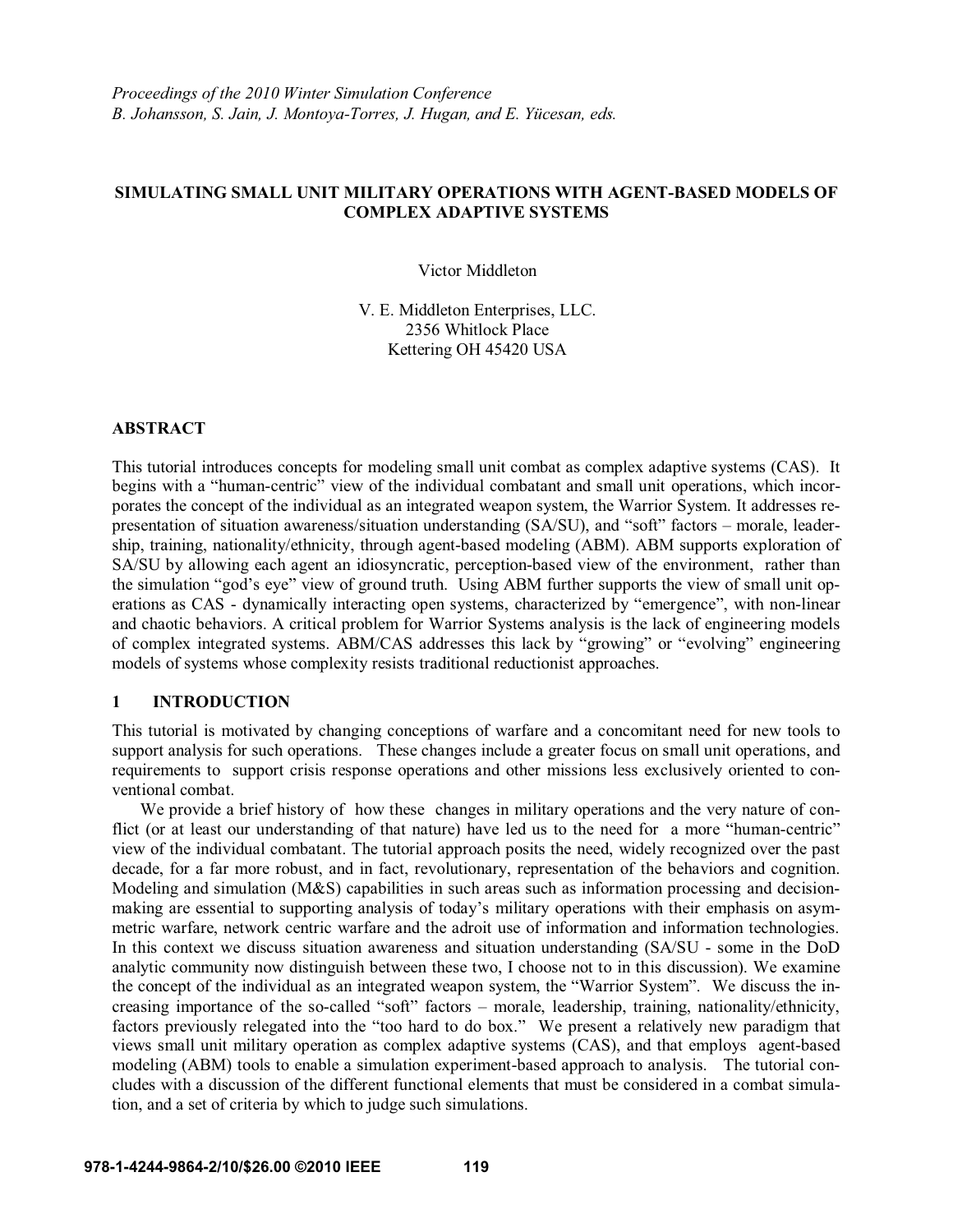## **2 SMALL UNIT OPERATIONS AND THEIR ANALYSIS OVER THE LAST CENTURY**

The last century of military operations represents a migration from an attrition-based view of combat, in which the primary objective of military operations is the destruction of men and materiel, to the current concept of effects-based operations (EBO) (Smith 2002, Deptula 2001), which seeks instead to "control" adversaries, altering their capabilities and strategic influence through the integrated use of force and non-military mechanisms, with heavy reliance on technology to direct and focus firepower to maximize effectiveness with minimum collateral damage.

In 1916 Frederick Lanchester began the analysis of "modern" combat by quantifying the combat attrition process through a series of differential equations in which casualty exchange ratios are dependent on force ratios and relative firepower effectiveness parameters (Taylor 1983). These attrition rate coefficients reflect individual weapon system kill rates, allowing examination of the advantages of force concentration and the relative contribution of different weapons/units, including the value of indirect fires.

In Lanchester's view, "modern" warfare is described as attrition by concentrated forces, as opposed to battles as a collection of two person duels between groups of individuals limited primarily to edged weapons. In "modern" combat the concept of defense shifts from parrying the thrust of contact weapons to the idea of killing your enemy with weapons fire before he can kill you.

World War II saw the use of mathematical techniques to assist in such operational problems as the search for enemy submarines and modeling of air to air combat. These models applied methods from probability and statistics to deal with some of the fundamental uncertainties of combat. This same time period saw the first use of computers in calculating ballistic tables for artillery solutions, and in the years following WW II computers came to dominate modeling and analysis. They also took on an increasingly important role in military operations. During that time models of the physics of the battlefield added more and more detail to describing the accuracy and lethality of weapon systems, as well as the mobility of large platforms. Models of these platforms and their operating environment became the basis for weapon simulations and simulators, and consequently the level of detail needed to adequately represent the interaction of the large, fast moving platforms drove model resolution requirements.

The 80's saw a growing need to model individual soldiers, fortunately matched by the growing capability of computer power. Not surprisingly, the first attempts at representing individual dismounted combatants was based on the extant models of larger weapon platforms. In essence, the individual was viewed as a small, slow, unarmored tank. This view was sufficient to explore some aspects of tactics and provide a first cut at an explicit representation of the small unit encounter and dismounted close combat.

The 90's began an explosion in technology for the individual, accompanied by the development of the concept of the soldier system (and now the warrior system), which sought to integrate a wealth of new capabilities for the individual into a complex, synergistic, system of systems. These capabilities: sensors, communications, battlefield digitization, navigation, and so forth, have significantly increased the ability of the individual to perceive the environment, to share this perception with others, and to act in concert with others to potentially control the battle space far more than ever before.

## **2.1 Human Centric Human Behavior Representation**

In conjunction with the move to the warrior system the military analysis community has been evolving towards a more, "human-centric" view of human behavior representation (HBR) in modeling and simulation. This may seem odd, as one would think the "human" should have already been the focus of HBR, but as described above, the historical approach to modeling the human has been to adapt methodologies originally developed for large weapons platforms. While a tank-like view of the human has some validity for modeling the physics-based aspects of movement, target detection, employment of ballistic projectiles, message transmission and the like, it falls woefully short of describing the complexity of human behavioral response to the dynamics of the battlefield. Such a view is not sufficient to explore the complexities of human behavior essential to adequate representation of the individual.

 Tanks and airplanes don't get hot and tired, they don't make decisions influenced by their psychophysiological status, and they are not generally subject to wide variations in performance as functions of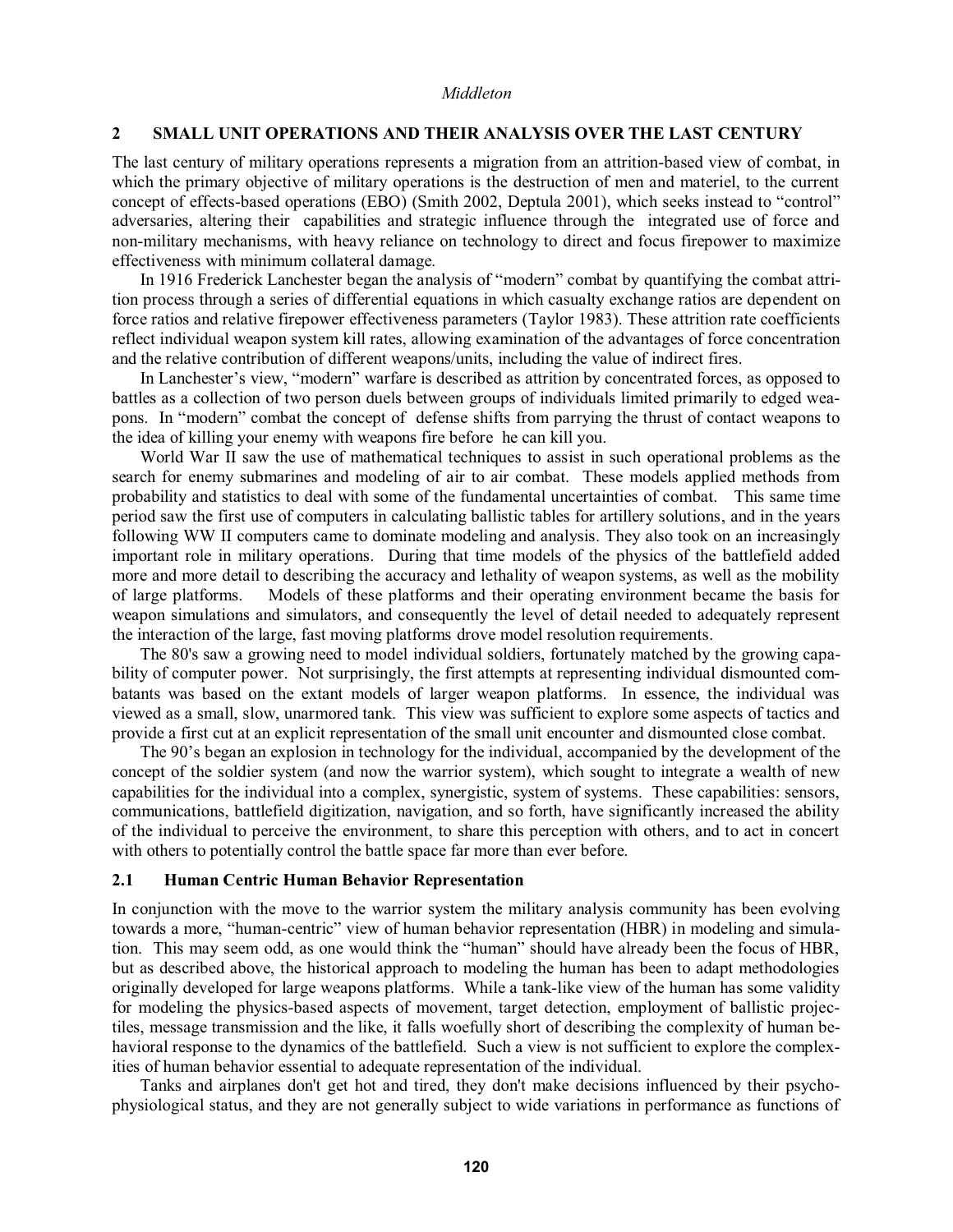morale, training, unit cohesion, national characteristics and the host of so called "soft factors" that have long been recognized as key contributors to battlefield outcomes. Representation of these factors requires moving beyond the physics of the battlefield to an understanding of human physiology and psychology. "Good" modeling of the individual must take into account the concept of humans as processors of information that accept inputs (scenarios, environmental conditions, missions) and produce outputs (decisions, actions, mission performance).

The digital battlefield and the evolving military mission space have driven a transition in emphasis from modeling the individual as an actor - characterized by actions (move, shoot, communicate) to modeling him/her as a decision-making entity or unit - one who continually evaluates the battlefield dynamic to decide when, where, and how to move, shoot, and communicate. Making decisions is obviously a function of data, or more properly, of information, which leads to the need to represent the acquisition and processing of data at the level of detail and significance critical to the individual Infantry combatant.

### **2.2 The Warrior System and Measuring Its Performance**

The "warrior system" concept seeks to integrate the capabilities of new technologies to forge the individual combatant and his equipment into a complex, synergistic, system of systems. The concept has been through a number of iterations in the US, which have differed far less in concept than in bureaucratic programmatic and cost issues. All of them sought (or still seek) to end the stove-piping of different systems and sub-systems for individual combatant, giving him far more integrated functionality, and, as mentioned in the above quote, recognized the need to treat the individual soldier as a complex weapon system in his own right, as much for programmatic consideration in Congressional funding lines as in fielding new technologies for the soldier.

 The warrior system encompasses multiple system capability areas: lethality, survivability, mobility, command and control, and sustainability. To get the resolution required for analysis of this system we must view it as the integration of physiology, psychology, equipment, subsystems and systems. Analysis of this system requires "adding" measures of performance for these "eaches" to reflect the capability of the whole - describing a spectrum of human responses, actions, decisions, and decision outcomes.

The first step in defining the soldier as a system was listing the so called soldier "illities", the soldier capability areas listed above. These are often described as members of a hierarchy or branches of a tree, but they in fact have complex interactions and dependencies within each other, and exploring the nature of these interactions, and indeed, of the capability areas themselves has been the subject of considerable research over the last two decades. Much of this research has been focused on cognitive functions, information processing, and psychological aspects of personnel interactions. The  $C<sup>2</sup>$  illity, command and control capability, has been expanded into C<sup>4</sup>ISR: Command, Control, Communications, Computers, Intelligence, Surveillance and Reconnaissance, and many now consider SA/SU to be a sixth "illity", albeit one closely aligned with  $C^4$ ISR.

In 1998 and 99, the author and several colleagues, working as part of the Technology Base Steering Committee's Warrior Systems M&S Working Group came up with the concept of the "Warrior Systems Architecture" (WSCA) - a sort of "yin and yang synergistic octopus" to better represent the nature of the interplay between the "illities". The version shown here, in Fig. 1, has been updated with the additional factors of basic soldier attributes (both psychological factors such as training, leadership, morale, cultural identity, and physical state factors such as fatigue and heat stress), and mission demands (e.g.; combat intensity, criticality of tasks, and rules of engagement). We were attempting to capture the natural dualities of complementary opposites within a greater whole. For example, there is always tension between mobility and protection  $-$  do I want to try to avoid the enemy bullet, or defeat it when it hits me? Ideally I'd like to do both, but the more effective my armor, the more it weighs me down and slows me down, making me easier to hit. C4ISR gear can warn me and allow me to outmaneuver my adversary; does this mean I can afford to reduce my armor? Is the best protection under some circumstances no protection?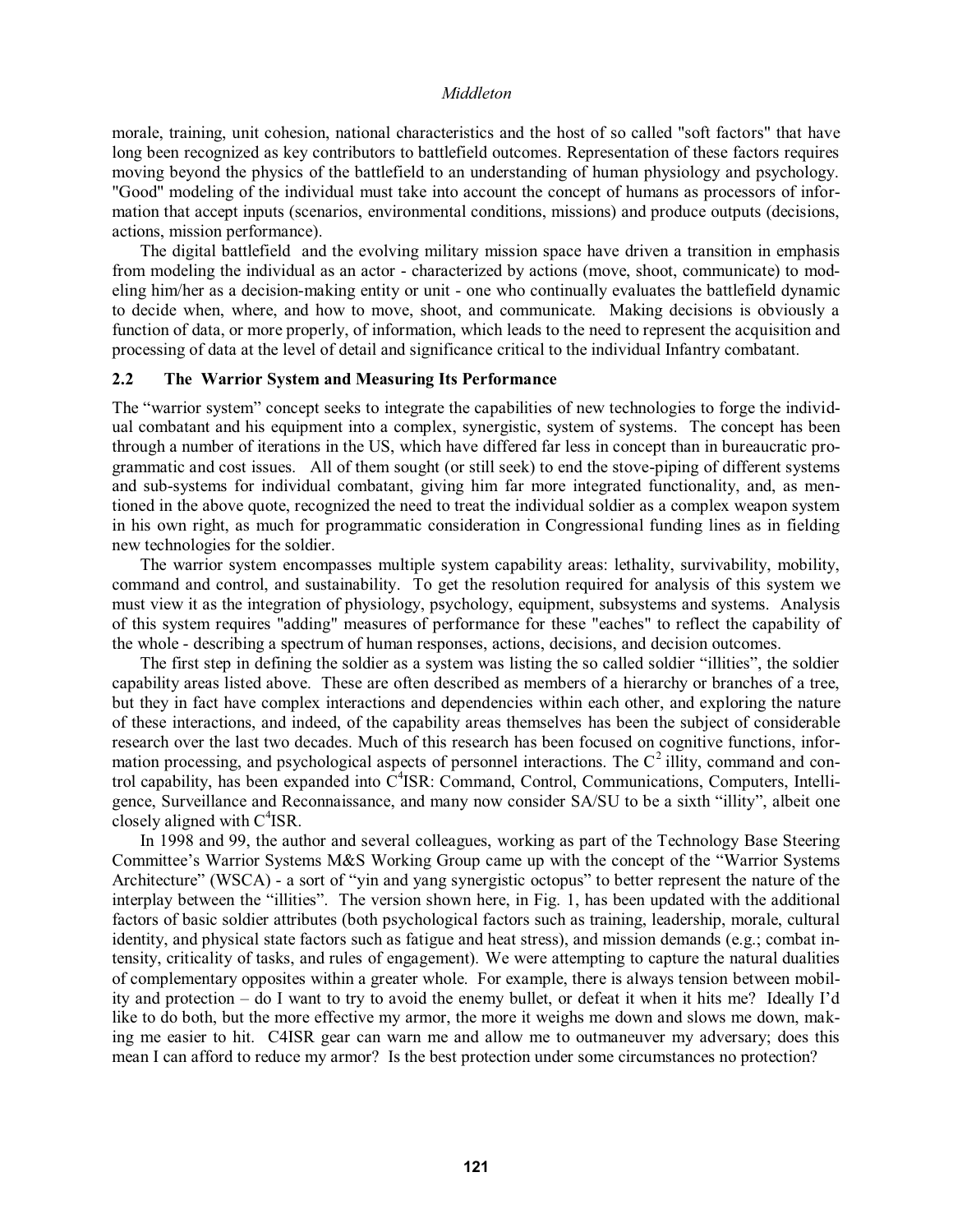

Figure 1. The Synergistic "illity" Octopus

The six capability areas must therefore be dynamically integrated at multiple levels from technology systems to the individual fighter through the fighting element (Middleton et al. 1999).

## **2.3 Agent Based Modeling and Complex Adaptive Systems**

Good engineering models exist for vehicle-based weapons systems such as tanks, planes and ships; models that support trade-offs in design development and functional capabilities for these systems. The same is not true for the individual combatant, where the individual IS the weapon system, or at least the most critical component thereof. It is far easier to predict the performance of vehicle-based platforms than that of the individual combatant; the laws of physics describe how fast a plane can fly, allow estimation of the accuracy and lethality of a projectile, and prediction of when a tank will run out of gas. Of course individual combatants are subject to the same physical laws, but when the human is added to the equation, morale and leadership must also be considered, as well as the role of doubt and uncertainty, fatigue, heat stress, hunger and thirst, fear, "and the thousand other shocks that flesh is heir to."

In addition, new and highly sophisticated technologies have increased the firepower and capabilities of the individual soldier, and have dramatically enhanced the capabilities of units at every level for coordinated and focused force projection. Technology also provides the capability for greatly increased operational tempo, demanding accurate SA/SU and rapid decision-making. Further complicating the situation is increasing emphasis on asymmetric conflicts where the application of technology alone may not necessarily be a force multiplier. In such a conflict, the overwhelming fire power and technological advantages of even multi-national forces may be moderated or neutralized by the destructive capabilities available to individuals or small groups of dedicated opponents, especially those who operate outside accepted frameworks of international law and regulation.

The complexity and dynamic nature of small unit combat operations leads naturally to the consideration of such operations as complex adaptive systems. There is no single accepted definition of a CAS, although there is reasonable agreement as to the general characteristics of such a system (Holland 2006, 1992; Waldrop 1992). First, of course, a CAS is a complex system, most often an open system possessed of a high degree of structure, with many components having dynamic interactions. System behavior generally depends not only on current state variables, but also on the history of the system. System relationships and behaviors are frequently highly non-linear and chaotic, meaning they can be highly sensitive to small perturbations in input conditions. System component interactions frequently take the form of adaptive emergent behavior, in which the system coevolves with the environment and other systems. Adaptation is a concept taken from the biological view of evolution and implies the presence of a "fitness" function or functions that support "selection" of those characteristics or behaviors of the system that enable it to best "fit" in its environment.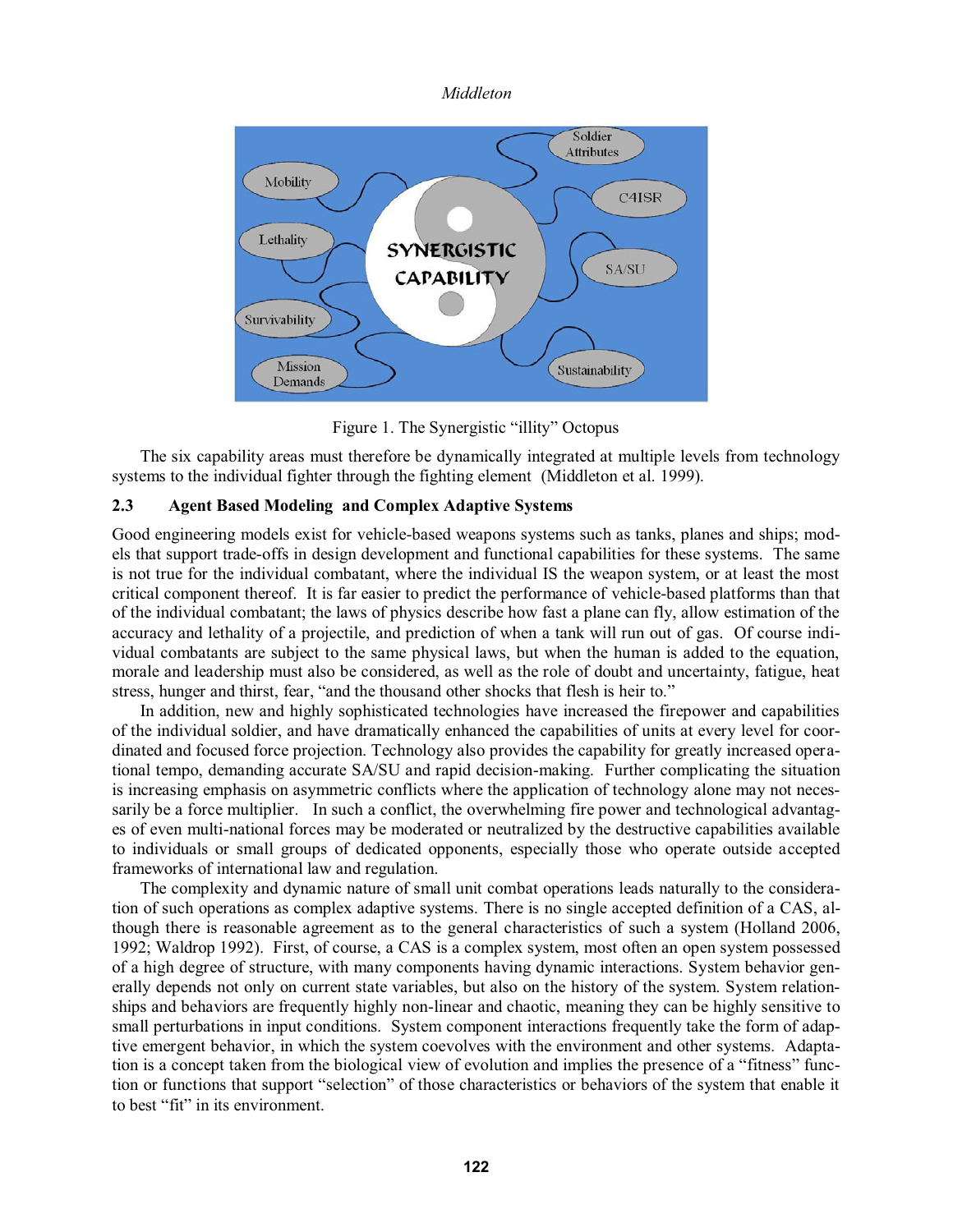In 2004 Andrew Ilachinski of the Center for Naval Analyses wrote Artificial War, perhaps the seminal work on modeling combat as CAS. He, too, traces the development of combat modeling from Lanchester's work to his own agent based models, the Irreducible Semi-Autonomous Adaptive Combat (ISAAC) model and its successor EINSTein, Enhanced ISAAC Neural Simulation Tool (Ilachinski 1997, Ilachinski 2003). These models are characterized as distillation models, which "*ideally have the following four characteristics: transparency, speed, ease of configurability to the question at hand, and requirement of little training to use*" (Horne & Leonardi 2001). Other agent based models, such as IWARS and CombatXXI are aimed at a higher resolution treatment of problem space, and therefore provide a much more detailed operational environment with correspondingly richer agent behaviors. Such detail, of course, is not without cost, in simulation execution time, and perhaps more significantly, in the time and resources required for scenario construction.

The distillation models and their more detailed cousins are based on goal-directed agents, sometimes referred to as intelligent agents, that perceive the condition of their environment and select their behaviors to effect changes to that environment. Such agents, also referred to as intelligent autonomous agents, are:

- goal-oriented able to build courses of action by taking the initiative to change elements of the world state to desired objectives,
- perceptive able to receive data from their environment, including knowledge of their own state and that of other entities of interest to them,
- active able to perform actions affecting their environment, and
- autonomous able to initiate behavior sequences based on internal logic to determine what is appropriate given the perceived environment.

Agents representing combat forces must also generally be:

- mobile able to move around in their simulated environment,
- capable of inferring the intentions of others, the desires and plans of other agents, and
- social able to share goals, cooperate with or coerce other agents.

A key distinction between agents that are "intelligent" and those that are merely reactive is the concept of maintaining a perceived view of the environment, having "knowledge" of the world based on current and historical data from the agent's sensory input capabilities. Intelligent agents are not omniscient, they do not share the simulation "god's eye" view of the world, rather they gather and interpret data according to their own capabilities. One can characterize the degree of an agent's intelligence based on the extent of its historical sensory database, its capability to use inference to supplement incomplete input data, and/or to resolve uncertain or inconsistent data, and its degree of autonomy. Autonomy is gauged by the degree to which behaviors are not pre-scripted by simulation designers; the options available to the agent in response to the perceived environment and the flexibility the agent has in choosing those options. It may be somewhat ironic that agent-based models, as with the theory of CAS that is their foundation, focus on relatively simple interaction rules to achieve their complexity. Such rules direct how simulation agents deal with each other and their environment. Fortunately, given the multitude of theories of human performance, these rules need only be internally consistent; they do not require a single unified theory of human behavior. In fact, an ABM approach can embrace multiple rule sets, some of which may be based on competing, and even contradictory, social science theories and data. This multi-disciplinary approach supports representation of individuals with widely diverging belief systems and standards of behavior, a virtual necessity in accommodating the clash of cultures that characterizes the human dimension in much of today's military operations.

Agent-based modeling is not a major divergence from popular simulation approaches such as discrete event simulations and systems dynamics. Rather it builds on top of these tools, and any comprehensive combat simulation will incorporate elements of all of these tools. For example, many of them are clock driven simulations that maintain lists of scheduled events, and use Monte Carlo draws to determine the outcome of stochastic processes, while also using closed form equations to calculate deterministic results.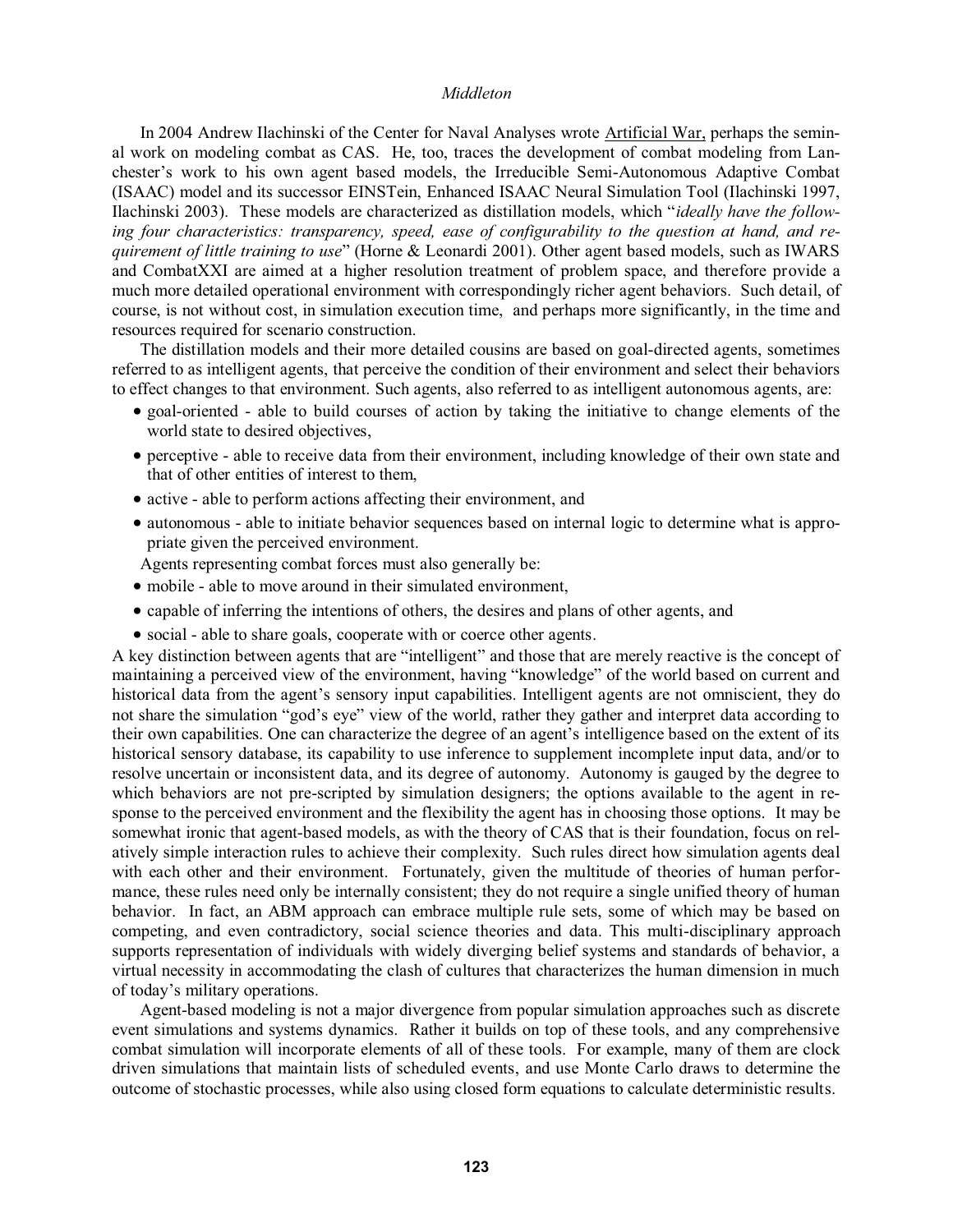Viewing combat as CAS may lead to an engineering model of the Warrior System as a compromise, between top-down, reductionist approaches to M&S, and the use of bottom-up synthesis - "growing" or "evolving" models of systems whose complexity resists traditional reductionist approaches.

The reductionist approach decomposes well-understood phenomena into component pieces until an appropriate level of fidelity is reached. For example, the typical "two-person duel" engagement process can be broken down to target acquisition, weapon operation, and damage assessment. These functions can be further decomposed into detection, recognition, and identification, weapon aim and operation, projectile fly-out, projectile impact, and so on.

The reductionist approach works best when conditions (expressed as state variables for the objects involved) are relatively static. When conditions become more dynamic, the assumption of independence of the functional modules (necessary for the reductionist approach) is violated. For example, if a target is detected, but acquisition is lost prior to weapon fire, current models simply restart the acquisition process; ignoring the fact that re-acquisition of a previously known target is very different from the initial search and detection of that same target.

The synthesist approach allows each side to react and adapt to what the other is doing, and has done. Entity interactions provide for both action and reaction, and may be influenced by the history of previous interactions. Of course, there is no rule against including such histories in the reductionist functional breakdown, but such a breakdown soon runs afoul of the combinatorial explosion of sequences of action/interaction possibilities. The agent-based synthesist approach avoids this problem (or at least delays it) by dynamically building its sequences of possible interactions instead of relying on a priori definitions.

## **3 MODELING SMALL UNIT COMBAT**

M&S for small unit combat must address a breadth of applications from research and design to acquisition and fielded operations. This breadth is reflected by the types of questions asked of the modeling simulation and analysis community. Examples that this author has personally encountered include:

- What body armor design best achieves the trade-off between protection and operability?
- What is the recommended basis of issue for Land Warrior and follow-on Ground Soldier Systems? Subsystems? Components?
- What components of the Warrior System give the best return on investment?
- Should (or how should) Tactics, Techniques and Procedures (TTP's) be modified to reflect new capabilities and exploit technology?
- What is the optimal fighting load?
- What are the power requirements for next generation systems? Can they be sustained?
- What are the effects of information technologies on combat outcomes? How can these effects be quantified?
- What are the effects of incremental differences in nutrition, ration scheduling and fatigue on mission effectiveness/completion?

#### **3.1 M&S Requirements**

There is no "one size fits all" tool to answer these questions, In June of  $2000$  John D'Errico, in private communication with this author, provided a set of M&S requirements for small unit operations. John was then an analyst for the US Army Training and Doctrine Command (TRADOC) System Manager, Soldier (TSM-Soldier), a long-time military OR analyst and retired Infantry officer. His list includes:

- Explicitly acknowledge the roles and contributions of individuals. For example, most models currently treat unit leaders as basically riflemen--if a unit leader is killed, there is no loss to the unit other than the unit leader's weapon.
- Adequately represent Infantry weapons and their employment. For example, employ machine guns in pairs; when an Infantryman is killed, ensure that his weapon and ammunition are still viewed as a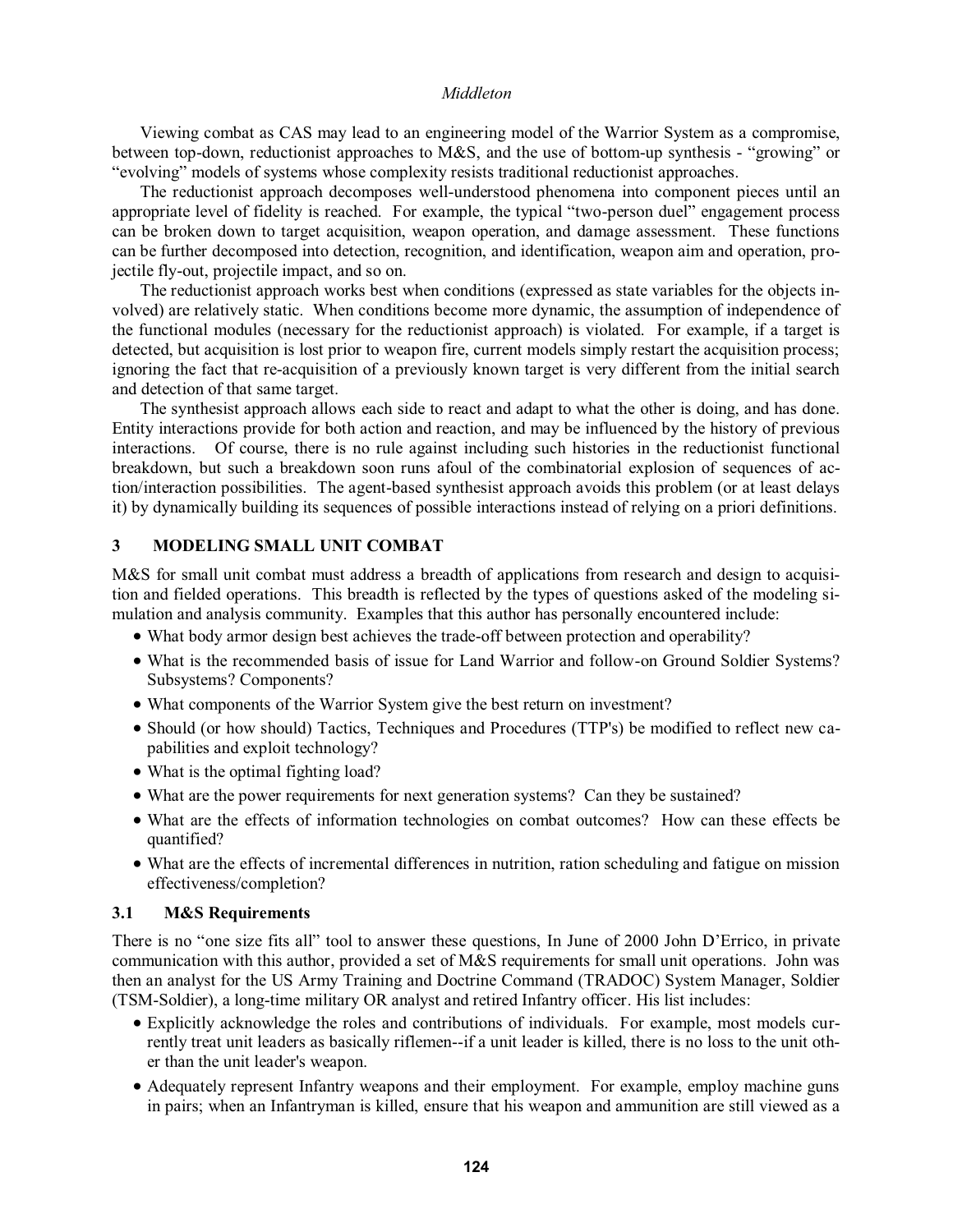squad resource, usable by others; mortar rounds, missiles, and other heavy squad or platoon weapons and munitions should be distributed among squad and platoon members, instead of being magically carried by a single Infantryman, or otherwise appear at the destination~it is important to mod el the soldier's load and the effects of carrying it (or of not having items that may be needed).

- Ensure the ability to model current technologies (lasers, night vision devices, body armor, soldier loads, aiming lights, unmanned aerial vehicles, sound, etc.), as well as potential associated changes in tactics, techniques, and procedures (TTPs) of Infantrymen and Infantry units.
- Provide the capability for multiple combat environments (MOUT, day, night, open field, wooded area). Enhance digital terrain, which up to now in most models which portray Infantry, has typically been of the rolling hills type, rather than the typical Infantry terrain which consists of ditches, bumps, folds in the ground, creek beds, road beds, thick vegetation, wooded areas, tree trunks, deadfall, large rocks or boulders, etc.
- Support differentiation between cover and concealment and allow multiple degrees of each, at present if a person is concealed he usually cannot be seen or engaged--but the concealed person usually becomes blind as well, and is unable to see his enemy either. Concealment often should allow the concealed person to see, without being seen.
- Meet the long unfulfilled requirement for highly detailed, valid, Infantry scenarios at the squad, platoon, and company level, in various military operations. TRADOC standard scenarios do not provide the level of resolution appropriate to modeling the individual Infantry combatant. Those organizations who are in the business of developing models and simulations which include Infantry representations, and developmental organizations which have long needed good, highly detailed scenarios with which to evaluate developmental advances, need valid Infantry scenarios which describe details down to radio calls, movement rates and formations, control measures, tactics, techniques, and procedures.

While this list is by no means exhaustive, it gives a flavor of views widely held in the R&D community.

# 3.2 Defining Small unit Combat through the "illities"

This section explores each of the "illities" of the Warrior System, their interactions, and their integration into overall system performance. The section describes the use of "illity"-specific measures of performance (MOPs) to generate system-level measures of effectiveness (MOEs). MOPs provide observable, engineering-level measurements, for which data can actually be collected, and which gauge specific performance characteristics, whereas MOEs are quantitative expressions that compare the effectiveness of alternatives in meeting operational objectives or needs, which must generally be calculated or inferred. It is only a slight over-simplification to say that the primary function of M&S is to turn MOPs into MOEs.

## **3.2.1 Lethality**

Lethality is the capability to overwhelm or destroy an adversary, quantified by such MOEs as the loss exchange ratio (LER), the ratio of friendly to enemy casualties (Brady and Starr 2002; Bowley, Castles, and Ryan 2004). This requires estimation of the number of both friendly and enemy casualties, usually aggregated over multiple engagements or battles. Lethality depends on the accuracy of specific weapons or weapon systems, which is usually quantified through such MOPs as probability of hit, probability of incapacitation, and probability of kill. These measures are primarily derived from weapons fire tests, where data such as number of hits and ballistic "dose" at given ranges are collected. Assessment of all the "illities", including lethality, is quite mature with respect to physics-based phenomena – ballistics and weapons effects, target signature propagation, but far less so with respect to cognitive or behavioral phenomena – interpreting environmental data to detect targets, deciding what targets to engage and how to engage them.

As is also the case with the other capability areas, lethality calculations are relatively more mature for powered weapon systems such as tanks and airplanes than they are for the warrior system. Tanks, unlike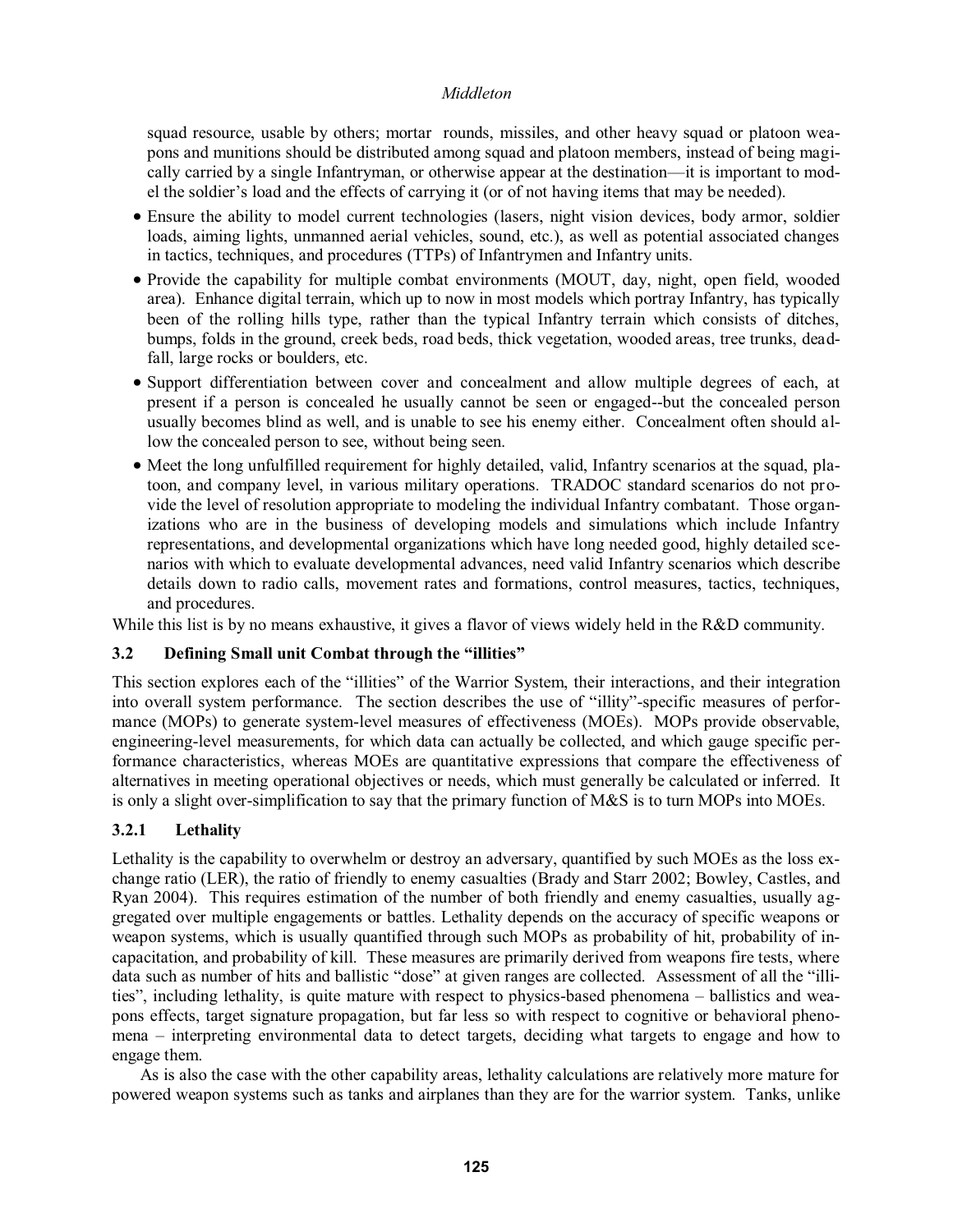soldiers, can be tested to destruction, so probability of kill given a hit for a tank can be empirically measured under peacetime constraints. The scale on which the individual dismounted combatant operates gives rise to a number of problems not faced by larger, faster moving platforms. Furthermore, the accuracy of the dismounted combatant is far more sensitive to variations in the environment, and to the individ ual's physiological response to that environment. Tanks do not get tired or scared. Even if the individuals in them do, the steadiness of their aim and their rate of fire do not suffer to same extent as they do in the dismounted individual.

The individual combatant's capability to detect and acquire targets is, of course, a key element of lethality, and one that again is modeled much better for large weapon platforms than it is for the individual. Models that were developed for detection of trucks and tanks have been adapted to consider the dismounted individual, but these models do not account for such factors as dynamically changing posture and attendant signature variations. Perhaps even more importantly, they do not allow any benefit from prior target knowledge and other aspects of SA/SU. Given the high priority of warrior systems sensor programs, better representation of sensor operation and subsequent interpretation of sensor data is another key modeling priority.

The synergisms between survivability, mobility, and lethality, e.g., the ability to use terrain and cover to close on the enemy while minimizing one's own risk, are amplified for the dismounted combatant. At the same time, the degree of environmental resolution (terrain, cultural features) required, and the number of potential responses by the individual to that environment, are enormously higher for the dismounted soldier than for the large weapon platform.

Finally, equating lethality with casualties in assessment of the lethality of the dismounted combatant ignores the complexity of modern military operations. The past two decades have seen a move to missions involving armed interventions short of war, such as peacekeeping, peace enforcement, information warfare, stability and security operations (SASO), and crisis response operations (CRO) (Smith 2002). This move can been referred to as a shift from "close combat" toward "close contact" operations that brings with it the need to augment traditional direct measures of attrition warfare (i.e., the "killer victim scoreboard") to reflect a broader range of mission objectives. Enhancing current analytic tools to encompass these objectives will require development of MOPs and MOEs, for example, measuring levels of "control" of people, places, and/or other militarily or politically significant objects or events (Middleton and Mastroianni 2008).

Assessing lethality as the capability of the military to project and apply this force continuum now requires representing rules of engagement, making judgments as to the appropriate level of force used, and estimating the effects of such use.

It is desirable to estimate the non-lethal effects of even the application of "deadly force", in particular suppression (Middleton, Christenson, and D'Errico 1995). Historically the role of suppressive fire has been a significant factor in overcoming or dominating the enemy. Current M&S tools represent suppressive effects by using simple "near miss" relationships to force targeted individuals into full or partial defilade. These models do not represent, and hence cannot measure, most of the complex behaviors that constitute suppression. This is one of the areas in which the effects vs. process debate must be decided in terms of much greater definition of the process. Suppression "processes" must consider those battlefield factors or combat stressors which may induce suppression, and represent the translation from the causes of suppression to observable and quantifiable effects.

## **3.2.2 Survivability**

Since survivability in combat is essentially the converse of lethality, its representation and measurement has basically the same resolution and fidelity issues. Survivability is, however, further complicated by the need to address environmental hazards, such as heat stress, fatigue and disease, non-battle injuries (DNBI), as well as adversary threats such as chemical and biological weapons whose use is proscribed by US policy. In particular, analysis of current military operations requires consideration of improvised explosive devices (IEDs) and other similar aspects of asymmetric conflict. SA/SU and C<sup>4</sup>ISR contribute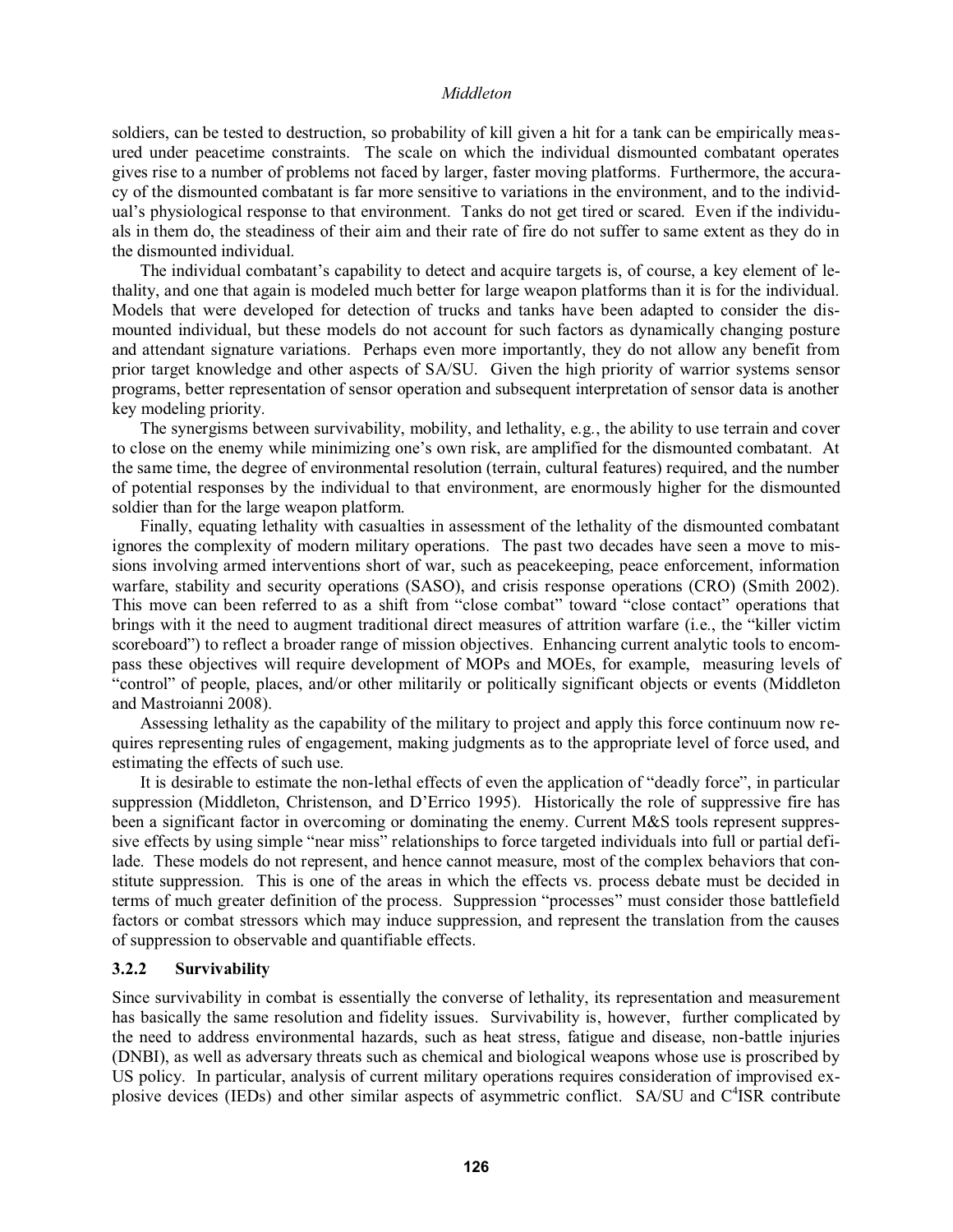heavily to those elements of survivability where the ability to recognize and avoid or neutralize the threat is as or more important than the ability to shield individuals from its manifestation.

Survivability contributes to improved LER outcomes; the MOEs most historically associated with survivability are reductions in casualty occurrence rates and/or the decrease in the lethal area of selected threat munitions. These MOEs are affected by such factors as the efficacy of body armor in stopping or retarding projectiles and the ability of camouflage or other methods to reduce detection signatures. Armor efficacy is based on either test results or engineering model predictions, and reflected by MOPs such as projectile/fragment retardation coefficients, or percent fragment attenuation; signature reduction is quantified by such MOPs as time to detect, or contrast/sensitivity ratios.

The measurement of survivability as numbers of casualties, or rates of casualty occurrence, is limited by the definition of exactly what constitutes a casualty. Representation of individual combatant casualties is usually restricted to two casualty states: dead or incapacitated. When greater resolution is desired, the model of the individual as the small slow poorly armored tank leads to emulation of the traditional categories of tank damage: mobility kills (injuries to the legs) or firepower kills (injuries to the arms or eyes).

A more robust characterization of ballistic injury effects and operational casualty measures requires a more performance oriented view of casualties, and/or more accurate medical characterizations. The logical conclusion to a performance-oriented view of casualties is a continuum of performance decrements associated with different casualty states or levels of incapacitation, and extension of these decrements to cover environmental hazards, all as part of a comprehensive set of performance moderators that relate human behavior to the psycho-physiological state of the individual.

Fatigue and heat stress have long been recognized as having significant potential for performance decrements, especially as related to the use of chemical protective equipment and body armor (Klopcic 1989; Santee, Matthew, and Tharion 1992; Matthew et al. 2003). At present there are accepted physiological models for heat stress (e.g., USARIEM thermal stress model) and nutrition, e.g., Short et al. (2000), and research is ongoing with respect to other aspects of physiological and cognitive performance (Leiberman et al. 2005; Staal 2004; Institute of Medicine of the National Academies 2004; Wesensten, Belenky, and Balkin 2005; Thomas and Russo 2007).

#### **3.2.3 Mobility**

Mobility reflects the ability to move and control terrain, as measured by speed and/or distance. Current modeling capability permits definition of individual movement speed in response to such as factors terrain grade and trafficability, with limited consideration of physiological state (as measured by core temperature, max VO2, heart rate, etc.) (Mastroianni and Middleton 1996). Algorithms exist to support dynamic obstacle avoidance and some use of terrain features, and the use of path finding/planning tools such as Dijkstra's algorithm and the A\* algorithm are fairly common, e.g., Reece et al. (2000).

 Intelligent agents will regulate through self-pacing or in response to command guidance, their speed, movement formations, frequency of rest breaks, and other aspects of dismounted movement, to optimize the trade-offs between energy expenditure, threat avoidance, and mission demands (Middleton and Mastroianni 1996; Mastroianni and Middleton 2001; Middleton, Hennon and Hayes 2002).

A key feature for mobility today is the concept of the network centric force and its employment of global positioning systems (GPS) and Geographic Information Systems (GIS) (Murdock 2002; Mitchell 1999). Again, in order to assess the benefits of these technologies, baselines of imperfect information are required, for example, permitting entities to "get lost" as a response to poor SA/SU, bad decision-making or combination thereof.

Intelligent agents must make use of, and react to, terrain and cultural features, including information not found in traditional terrain databases. Especially of concern is information about environmental features affecting decision-making at dismounted combatant levels of resolution. Current efforts in the US Army's IWARS model development, for example, are addressing this information gap by enhancing data bases to include "semantic" terrain, enhancing the attribute lists of current environmental features and/or creating new terrain artifacts to represent areas of cover and concealment, areas of tactical importance,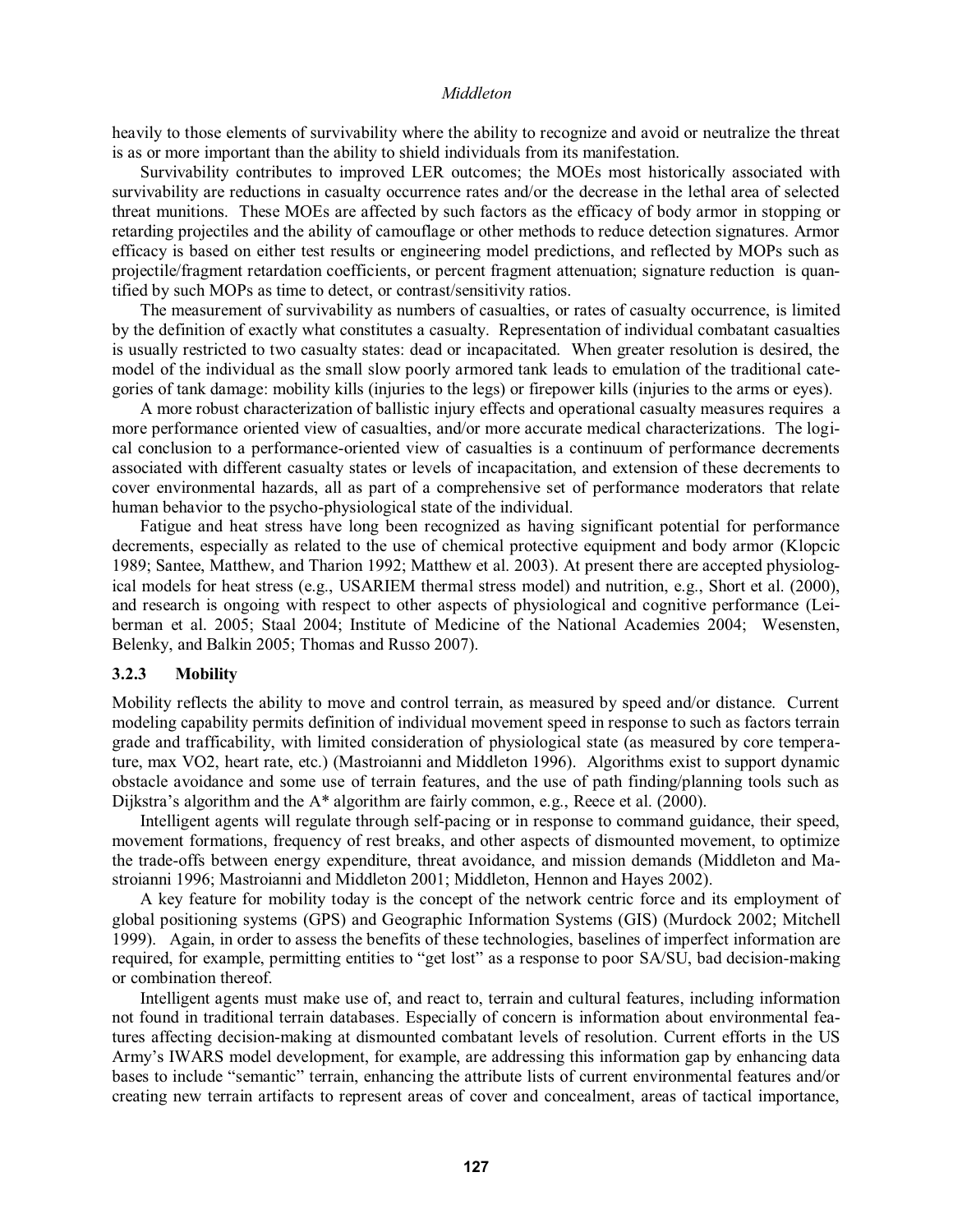danger areas, choke points, and other militarily relevant elements (Stanzione and Johnson 2006). The information provided by such attributes would be typically known to a human observer, but not easily inferred by an autonomous agent in a constructive simulation. The benefits of augmenting terrain with these data include more robust adversary behaviors in training simulators and more robust modeling of intelligent agents on all sides in constructive simulations.

## **3.2.4 Sustainability**

Sustainability of the Warrior System requires ensuring maintenance and/or re-supply of adequate resources to perform mission tasks. These resources include the obvious - food, water, ammunition, power, shelter  $-$  but also extend to such things as sleep and psychological and physiological conditioning. For warrior systems analysis, sustainability issues fall into three broad categories:

- Mission requirements needs for each individual and the unit as a whole to accomplish the mission. Deciding on requirements and priorities is commander's responsibility and involves the judgment of the commander on the scene. This individual must weigh risks and rewards, evaluate probable needs and critical failure points, making a subjective assessment of how much of what the troops will need to carry out their mission.
- Logistics ensuring the individual and unit have what they need when they need it, which can encompass all aspects of military operations dealing with materiel and services, from research and development through acquisition, to storage, movement, distribution, and maintenance
- Soldier's load as stated above, the load question is not really about how much the soldier can/should carry, but what. As a rough rule of thumb, the average fit individual can carry about 30% of his/her body weight more or less indefinitely without significant performance decrement. After that performance problems (e.g.; reduced movement speed, increased fatigue, decreased firing rate/accuracy, ability to comprehend and react to threats) begin to kick in, until at around 50% of body weight a practical upper limit is reached.

Logistics remain a key concern in the planning for any military operation (Mongilutz, 1997; Douglas, Downing, and Steele, 2001; Jones 2006; James 2009). Sustainment issues at the small unit level remain focused on rates of expenditure of ammunition, food, water, and now, power. The network-centric force and the warrior system bring a much-heightened consideration of power requirements, adding "bullets or batteries" to soldier load options. Estimation of mission-specific power requirements brings with it the standard utility vs cost trade-offs. Operationally, cost is measured primarily in bulk and weight; utility is harder to define, requiring for example, assessment of the value of network centric information, which is at its core an issue of the value of SA/SU.

#### **3.2.5 C4**  $C^4$ **ISR**

Representation of  $C^4$ ISR in M&S is far and away the least mature of the original "illities". Much work remains to be done in development of MOPs and MOEs for C<sup>4</sup>ISR, in part because command and control is far more conceptual than physical. Unlike the other "illities" command and control does not lend itself to treatment with physics-based models. It is closely connected SA/SU, another elusive "I know it when I see it" concept more amenable to qualitative than quantitative measures.

Representation of  $C<sup>4</sup>ISR$  requires a model of what the individual thinks/perceives the environment is, and a methodology that translates the individual's perceptions into a resultant set of behaviors. "Perception" modeling addresses the "communication, computers, intelligence, surveillance and reconnaissance" elements of C<sup>4</sup>ISR, reflected in such factors as data flow rate, attentional demands, data filtration and fusion processes. It must incorporate physical data acquisition processes such as vision and line-of-sight, auditory localization, tactile/haptic response, and other sensory functions.

While there are models of communications and message traffic in terms of signal transmission, communications network functions and the like, there are no good models of the filtration and fusion of data from multiple sources into information, and the interchange of this information, its flow up, down and laterally within the command structure. Even more critically, there is little concern with the *effects* of mes-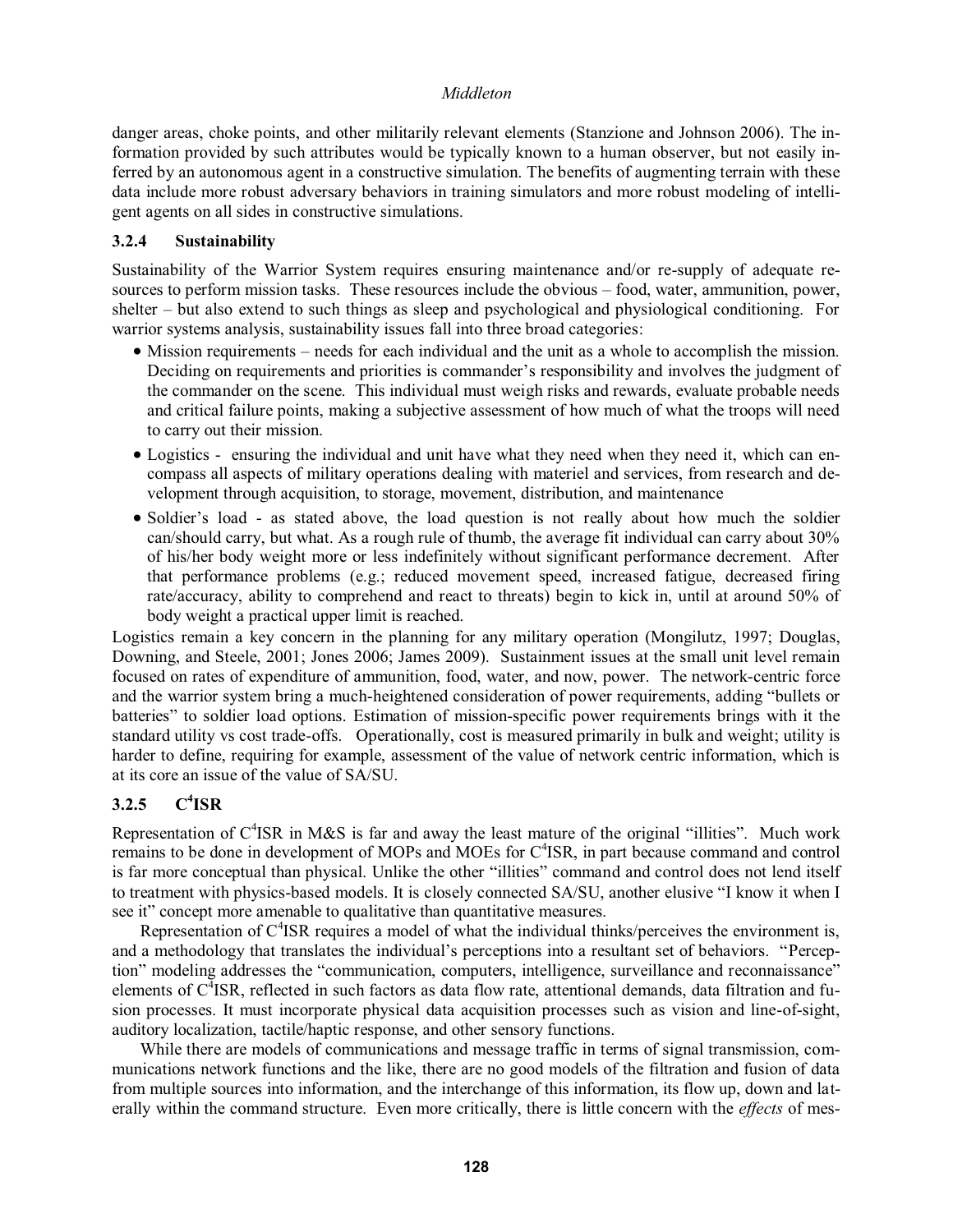sage traffic – what does the small unit commander and/or the individual combatant do with the transmitted data. Realistic modeling of the dynamic confusion and chaos of a "Blackhawk Down" scenario is a significant challenge to current modeling capability.

Current information technologies must address both data fusion and filtration to support the levels of situation awareness appropriate to different echelons of combat, with the small unit (e.g., squads) level providing perhaps the most interesting combination of both command direction and the cooperative coordination of individuals.

Comprehensive  $C<sup>4</sup>ISR$  representation must integrate physical representations of signal propagation with models of decision-making and inference from uncertain data. Such representation must address key C<sup>4</sup>ISR issues of data fusion and filtration, the desirability/necessity for redundancy, and how to deal with incomplete, late, and/or inconsistent message traffic. It must support both vertical (up and down the echelons of command) and lateral (intra-unit) information requirements. It must address the need for new measures of performance (MOPs) and measure of effectiveness (MOEs) to evaluate  $C<sup>4</sup>ISR$  systems capabilities and assess the impacts of such improvements on mission accomplishment.

## **3.2.6 Situation Awareness/Situation Understanding**

Of all the "illities", SA/SU is the most hypothetical construct. SA/SU is not a "thing" that can be easily measured, like speed, numbers of casualties or even temperature, which while it can't be "seen", still admits to sensible (if arbitrary) ways to measure and express it. Temperature also responds in a reliable and predictable way to specific manipulations. SA/SU is more akin to a construct like intelligence, which is defined mainly by the instrument used to measure it. There is still controversy (after decades of research and study) as to whether there is such a thing as generalized intelligence. Most people think that what is intelligence is really a complex constellation of traits, abilities, experiences, and knowledge. What one thinks about intelligence depends a lot on what one chooses to include in the definition and how one decides to measure it.

The four best known theories relating to SA/SU are Endsley's three elements (perception, understanding and projection) of SA (Endsley 1995); John Boyd's Observe, Orient, Decide and Act (OODA) loop (Boyd 1986, 1987); the Joint Director's of the Labs (JDL) Data Fusion Model (Llinas et al. 2004), and the Dynamic Model of Situated Cognition (Miller and Shattuck 2004, 2006). All of these support a view as an iterative process of data input, data assessment, decision-making and action. This view serves as a basis for simulation of SA/SU in agent-based modeling, and actually reflects back on the aptness of Adam's (1993) definition "knowing what is going on so I can figure out what to do." If, as suggested by Breton and Rousseau (2003), measurement tools "focus on the extra benefits a hyperproficient agent can get", then SA/SU effects should be measurable in simulation experiments that compare such agents to less proficient agents. Fortunately, a simulation designer can develop agents at virtually any level of proficiency, given, of course, a framework and model constructs for representing that proficiency.

### **3.3 Terms of Reference**

Finally, I would like to leave the reader a framework to evaluate M&S tools for small unit combat. I do so as set of terms of reference. The list given here was originally developed by the author and Dr. George Mastroianni in 1996, for a Defense Modeling and Simulation Office (DMSO) conference on dismounted combatant models. They have been somewhat updated for this document and reflect many of the factors software designers must take into account in developing models of small unit operations.

**Model Architecture**: Is the model event-driven, clock-driven or a hybrid? Is it agent-based or a task network model? Does it have built-in input/output support utilities? How are individual/ unit missions assigned and course of action (COA) alternatives generated and decided on? How dynamically reactive are these COAs, i.e.; to what extent can model entities change their approach to mission tasking based on changes in the battlefield situation? What do individuals know about the enemy situation?

**Perception v. reality**: Does the model assume an individual has perfect knowledge of the environment? For example, does the model allow the individuals to get lost or to misidentify/engage friendly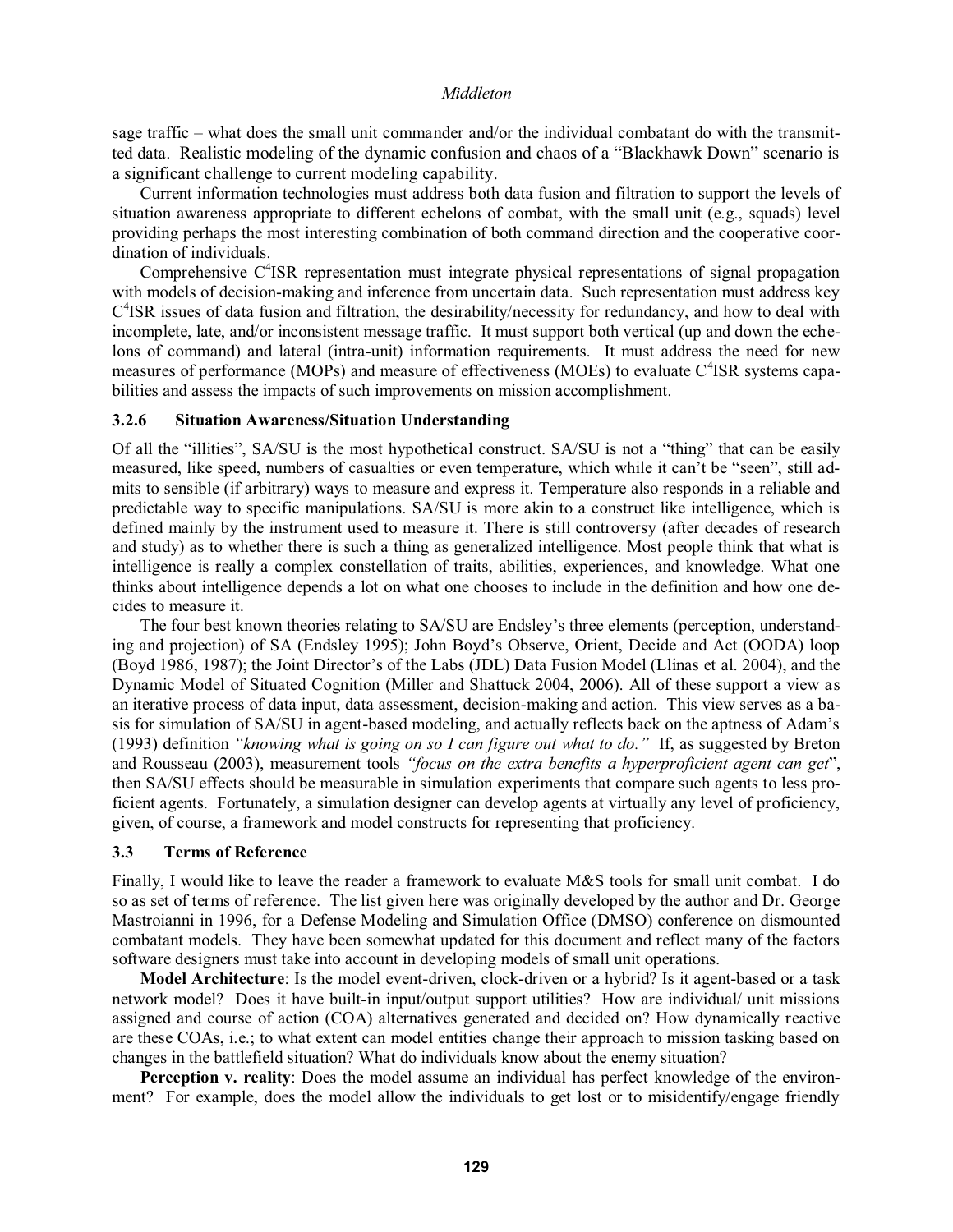units? Does it provide the individual perfect knowledge of battle damage and casualties? Or does the model maintain an individual's perceived view of the world, the degree to which this perception differs from reality, and how the dynamic processes of data acquisition and comprehension interact?

**Knowledge structures & Decision-making**: Does the model have the capability to represent incom plete or inconsistent or other wise "fuzzy" data, and if so, how? Does it support mental maps, semantic terrain, scripts and other schema? Does it make use of heuristics? How does it represent SA/SU? What kinds of inference methods are supported or contemplated, for example: naturalistic decision-making and/or recognition-primed decision-making; Dempster-Schaefer theory; Bayesian belief networks; fuzzy cognitive maps; and/or any of the other techniques to represent decision-making under uncertainty? Does the model consider any of the capabilities, limitations, and biases characteristic of human decision makers (e.g., learning, fatigue, stress, cognitive style), and if so, how?

**Command and Control**: What, if any, support for automated mission planning, consequence management, crisis management and attendant dynamic adjustment of plans is in or contemplated for the model? Does it represent command and control to the level of the individual? What sources of data does the individual have to determine the changing battle situation, and what kinds of task/behavioral alternatives are available to respond to changes? How does the model relate behavior to doctrine? Are the command and control structures of adversaries assumed the same as those of US Forces?

**Communication**: What levels of information exchange (e.g., status reports, explicit mission tasking) are represented and at what echelons of combat (e.g., between individuals, units up and down the chain of command)? How is communication represented at the level of the individual in the model/simulation?

**Terrain**: What level(s) of terrain resolution/features can be represented the model (e.g., 100 m, 10 m, surface type, cultural features and vegetation)? Does it distinguish between "cover" - obstacles that block projectiles, and "concealment"- obstacles that obstruct line of sight? How dynamic is terrain (shell holes, craters, collateral damage to structures, etc.)? What theaters of operation and/or terrain specific mission aspects are supported (e.g., MOUT, jungle, desert)? Does the model include phenomenology effects (e.g., weather, illumination, hydrology, visibility, obscurants, etc.,)? If so, how  $-$  as explicit processes, stochastic draw, or as implicit effects (e.g. reducing travel speeds and visibility because it's "raining").

**Movement**: Does the model distinguish between "movement" – travel from one place to another, and "maneuver" - strategic/ tactical positioning of forces for planned advantages? What kinds of terrain features affect movement – trafficability, cover and/or concealment, obstacles? How are routes selected? How are goal positions selected? Does movement take into account buildings (exterior/interior, points of ingress and egress) and other man-made features, and/or semantic value of features such as areas, routes, positions? Does it support path following, movement in formation, dynamic route adjustment?

**Target Acquisition and Engagement**: What is the mix of explicit and implicit representation factors in the small arms engagement? Are target detection, recognition, and identification viewed as separate processes or aggregated into a single probability? Does the model support explicit projectile fly-out? Are aiming errors and weapon function errors represented separately? Are errors due to the individual separated from errors inherent in the weapon system? What kinds of indirect weapons are supported, and how? Are Rules of Engagement explicitly represented? Is suppression considered, and if so, how?

**Threats**: Does the model consider IEDs, Chemical, Biological, and/or Nuclear Weapons? How?

**Mission**: What military operations are (e.g., MOUT, OOTW, non-lethal, humanitarian) represented? To what level of detail or echelon of command? Are operations broken into discrete tasks? Performed by units, individuals, or a combination? How detailed is task representation? Are casualty evacuation and casualty return to duty represented?

**Individual Combatant State**: How does the model represent the physiological condition and the psychological status of the individual, those attributes of which may be affected by the battlefield environment, and in turn affect the task performance? Does it represent casualty/injury status, food/sleep deprivation, motivation, training status, skill level? Are injuries instantaneous events or can they happen over time, e.g. can an individual "bleed out" without medical attention? To what extent is there task dependent definition of incapacitation, i.e., can injuries or other state decrements prevent performance of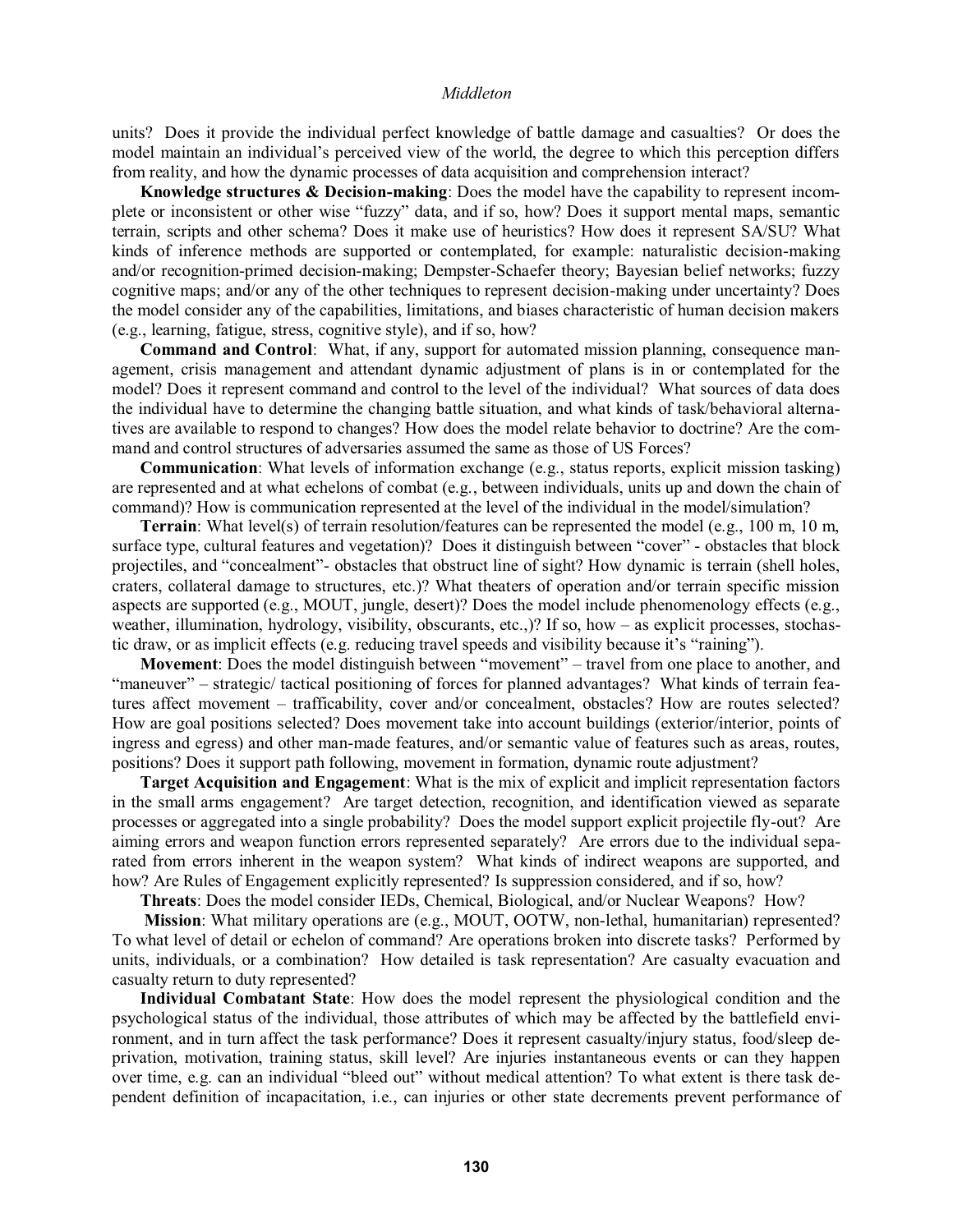some tasks, but not others, or degrade task performance in different degrees depending on the task? Does the model permit stressors/enhancers to affect individual performance, and if so, how? Are there similar constraints for other psychological conditions? Are cultural differences represented, and if so, how?

**Dynamic Response**: How does the model deal with the ability of the individual to react to battlefield cues by altering current behaviors or initiating new ones, **Reactive Response**, or interpret the battlefield environment and respond to perceived or anticipated conditions, **Proactive Response**? Does the model include "reasoning" about the future at any level (e.g., modify planned actions based on such events as the loss of a buddy on the flank)? How? Is behavior in the model triggered by simulated events that would correspond to sensory/perceptual cues (i.e., sounds, sights, smells), or is it caused by cascading events in the simulation architecture (i.e., does a detection event automatically generate a fire event)?

**Human-in-the-loop (HITL)**: does the model support HITL for decision-making and, if so, what kind of knowledge does the human possess (e.g.; "the God's eye view, knowing everything, or limited to specific simulation views), what capability is there to capture and/or replicate HITL decisions?

#### **3.4 Summary and Concluding Thoughts**

A critical problem for Warrior Systems analysis is the lack of engineering models for that system or for complex integrated systems in general. CAS/ABM can help address this lack by "growing" or "evolving" engineering models of systems whose complexity resists traditional reductionist approaches.

The idea of emergence is perhaps the most important aspect of the CAS/ABM based modeling analytical paradigm. It epitomizes the critical difference between previous approaches and this new paradigm; the difference between reductionism and synthesis. Orthodox analysis is based on a top down reductionist approach where scientific phenomena are decomposed into first principles models based on physics, chemistry, biology and other "hard" sciences. The CAS/ABM paradigm is based on a bottom up approach where complex structures with complex behaviors emerge from agents with simple structures and simple behaviors interact with each other and their environment. As a result, the "emergence" of previously unexpected outcomes is almost the norm for this paradigm, as opposed to the general predictability of more orthodox approaches.

Such orthodox approaches have, however, served the community well; first principles models allow us to predict outcomes based on laws of cause and effect, and thus provide a measure of predictive validity for our models and simulations.

Why, then, should we shift to a new paradigm that does not, in fact, provide us the comfort of such predictive validity? In general, M&S fulfills two primary functions: prediction and understanding, but in truth, we have never done a good job of predicting the outcomes of military operations. For many of the phenomena of interest to us, first principles models are simply not adequate. For such phenomena, accurate prediction of outcomes, other than as aggregate probabilities, is simply a bridge too far. The above mentioned soft factors, the human dimension of military operations, lack the first principles models of cause and effect that are the foundation of "validated", "hard" sciences-based models and simulations. Using agent-based models to address these factors does not mean doing away with the concept of scientific rigor, but there is a need to extend the concept of rigor to incorporate a "soft", incremental focus, where increasing levels of correlation correspond to increased acceptance of predictive validity, and where inconsistency can be accepted as evidence of uncertainty rather than outright error (Middleton and Mastroianni 2008).

The new paradigm represents a shift in analytical focus, from using laboratory experimentation as hypothesis and test, towards using simulation experiments for exploration and discovery. Note that this is precisely the aim of data farming and data mining, which use such experiments to generate mass quantities of data, trolling these data for patterns, trends, insight and meaning. As in much of science, we begin with induction and correlation, from which we hope to infer cause and effect, but must be satisfied with increased understanding, accompanied only loosely by some hope of predictive validity.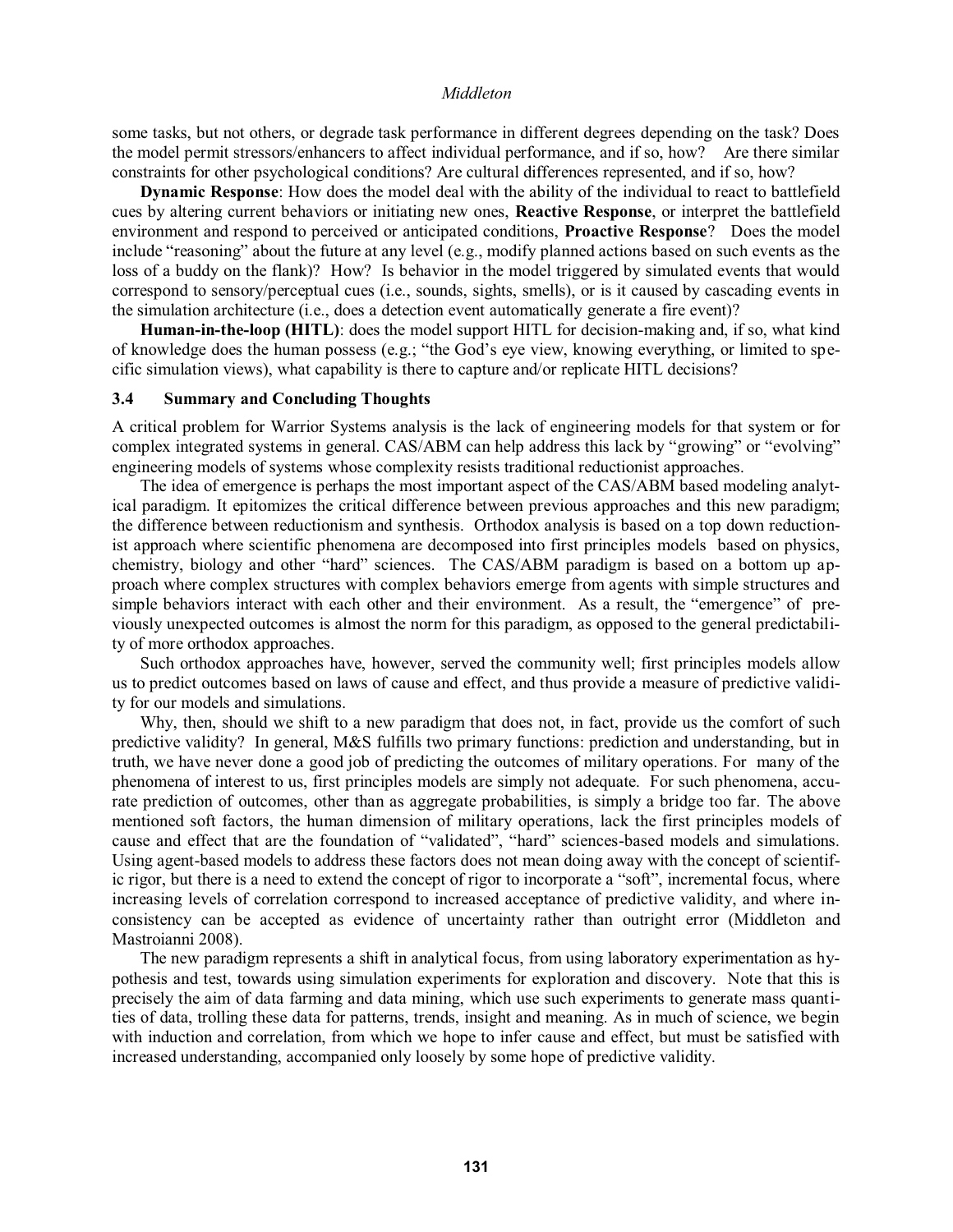#### **REFERENCES**

- Adam, E. C. 1993. Fighter cockpits of the future. In *Proceedings of the 12th IEEE/AIAA Digital Avionics Systems Conference*. 318-323.
- Bowley, D.K., T.D. Castles, and A. Ryan. 2004. *Attrition and suppression: defining the nature of close combat*. DSTO-TR-1638, Defence Science and Technology Organisation, Australia.
- Boyd, J. 1986. Patterns of conflict. Unpublished briefing, Defence and the National Interest. Available via <http://www.dnipogo.org/boyd/patterns.ppt> [accessed October 3, 2010].
- Boyd, J. 1987. A discourse on winning and losing. Maxwell AFB, AL: Air University Library, Document No. M-U43947, unpublished collection of briefing slides.
- Brady, E., and S. Starr. 2002. Re-assessing dismounted operations in complex terrain using the NATO CoBP for C2 assessment. In *Proeedings of the RTO SAS Symposium on Analysis of the Military Effectiveness of Future C2 Concepts and Systems*. NC3A, The Hague, Netherlands, RTO-MP-117.
- Breton, R., and R. Rousseau. 2003. Situation Awareness: A review of the concept and its measurement, DRDC Valcartier TR-2001-220, Defence Research Establishment.
- Deptula, D. 2001. *Effects-Based Operations: change in the nature of warfare*. Arlington, VA: Aerospace Education Foundation.
- Douglas, R., W. Downing, and M. Steele. 2001. *The Objective Force Soldier/Soldier Team. Volume I: Executive Summary*. Washington, DC: Army Science Board.
- Endsley, M. 1995. Toward a theory of situation awareness in dynamic systems. *Human Factors: The Journal of the Human Factors and Ergonomics Society* 37(1):32-64.
- Holland, J. 1992. Complex adaptive systems. *Daedalus* 121(1):17-30.
- Holland, J. 2006. Studying complex adaptive systems. *Jrl Syst Sci & Complexity* (2006) 19:1–8.
- Horne, G. L., and M. Leonardi, ed. 2001. *Maneuver Warfare Science 2001*. Defense Automated Printing Service, 1001 Barnett Ave Quantico, VA 22134-5007 USA.
- Ilachinski, A. 1997. *Irreducible semi-autonomous adaptive combat (ISAAC): an artificial-life approach to land warfare (U)*, Center for Naval Analyses.
- Ilachinski, A. 2003. Exploring self-organized emergence in an agent-based synthetic warfare lab. *Kybernetes* 32(1).
- Institute of Medicine of the National Academies. 2004. *Monitoring metabolic status: predicting decrements in physiological and cognitive performance.* Washington, D.C: The National Academies Press.
- James, C.L. 2009. *Riverine Logistics Models: Increasing Combat Effectiveness in the Riverine Group*. M.S. Thesis. Marine Corps University. Quantico, Virginia: United States Marine Corps Command and Staff College.
- Jones, G. 2006. *Transformational logistics within the Infantry Brigade Combat Team (IBCT): solutions or shell game?* Fort Leavenworth, Kansas: School of Advanced Military Studies,United States Army Command and General Staff College.
- Klopcic, J. T. 1989. *The AURA fatigue and heat stress algorithms.* Army Ballistic Research Laboratory, Aberdeen Proving Ground, Maryland
- Lieberman, H.R., G.P. Bathalon, C.M. Falco, C.A. Morgan 3rd, P.J. Niro, and W.J. Tharion. 2005. The fog of war: decrements in cognitive performance and mood associated with combat-like stress. *Aviation, Space, and Environmental Medicine* 76:C7-14.
- Llinas, J., C. Bowman, G. Rogova, A. Steinberg, E. Waltz, and F. White. 2004. Revisiting the JDL Data Fusion Model II. In *Seventh International Conference on Information Fusion*, ed. P. Svensson and J. Schubert, 1218-30.
- Mastroianni, G.R., and V.E. Middleton. 2001. Where Psychology, Physiology, Biomechanics, and Geography Intersect: Modeling Human Performance. *Language, Logic, and Logistics: Modeling and Cross-Disciplinary Discourse*. New Mexico State University, Las Cruces, New Mexico.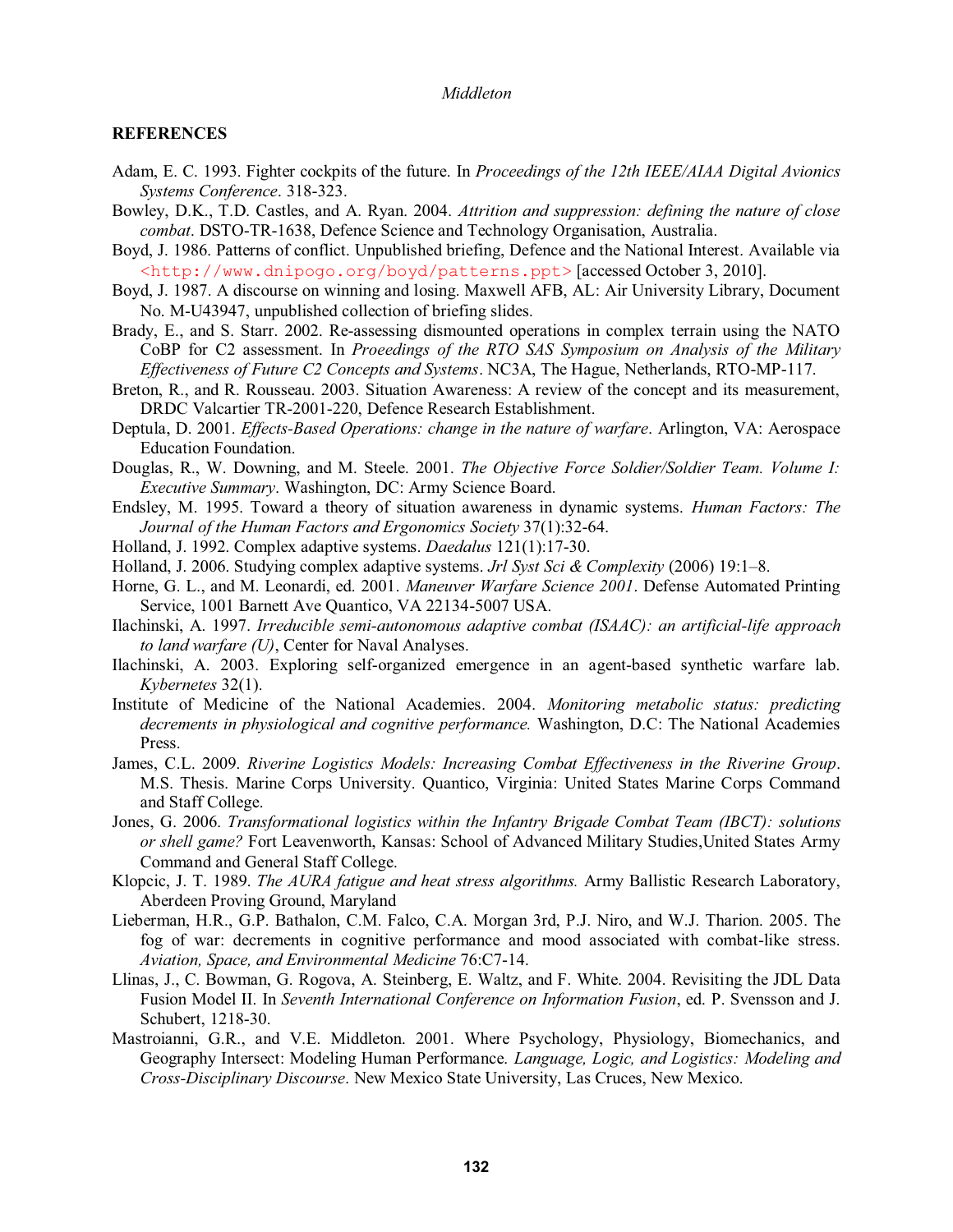- Matthew, W. B., L.G. Berlund, W.R. Santee, and R.R. Gonzalez. 2003. *USRIEM heat strain model: new algorithms incorporating effect of high terrestrial altitude*. Natick, MA: US Army Research Institute of Environmental Medicine.
- Middleton, V. E., W.M. Christenson, and J. D'Errico. 1995. Simulation of suppression for the dismounted combatant. In *Proceedings of Fifth Conference on Computer Generated Forces and Behavioral Representation*. . Orlando, FL: Simulation Interoperability Standards Organization.
- Middleton, V.E., C.G. Hennon, T.R. Hayes. 2002. The Next Generation Integrated Unit Simulation System: Intelligent Agent Simulation for Warrior Systems. *Eleventh Conference on Computer Generated Forces and Behavior Representation*, Orlando FL.
- Middleton, V. E., and G.R. Mastroianni. 1996. Using Fuzzy Logic to Model Human Behavior. *64th Military Operations Research Society Symposium*. US Army Combined Arms Center; Ft. Leavenworth KS.
- Middleton, V. E., and G. Mastroianni. 2008. Implications of human centric modeling for operational analysis. In *Proceedings of 2008 Conference on Behavior Representation in Modeling and Simulation (BRIMS)*. Paper 08-BRIMS-036. Orlando, FL: Simulation Interoperability Standards Organization.
- Middleton, V. E., J.A. O'Keefe IV, R.T. McIntyre III, and W.M. Christenson. 1999. Development of the Warrior System Conceptual Architecture (WSCA). In *Proceedings of the 8th Computer Generated Forces and Behavioral Representation Conference*, Orlando, Florida, May 1999.
- Miller, N., and L. Shattuck. 2004. A process model of situated cognition in military command and control. *2004 Command and Control Research and Technology Symposium: The Power of Information Age Concepts and Technologies*. San Diego, CA.
- Miller, N., and L. Shattuck. 2006. A Dynamic Process Model for the Design and Assessment of Network Centric Systems. *2006 Command and Control Research and Technology Symposium (CCRTS): The State of the Art and the State of the Practice*.
- Mitchell, A. 1999. *The ESRI guide to GIS analysis. Volume 1: Geographic patterns & relationships*. ESRI Press.
- Mongilutz, M.J. 1997. *Force XXI Logistics: Operational Distribution on the Future Battlefield*. Newport, RI: U.S. Naval War Colledge.
- Murdock, P. 2002. Principles of War on the Network-Centric Battlefield: Mass and Economy of Force. *Parameters: US Army War College Quarterly* 32(1):86-95.
- Reece, D., M. Kraus, and P. Dumanoir. 2000. Tactical movement planning for individual combatants. In *Proceedings of the 9th Conference on Computer Generated Forces and Behavior Representation.*  Orlando, FL.
- Santee, W. M., W.T. Matthew, and W.J. Tharion. 1992. *Simulated approach marches during thermal stress: a P2NBC2 study*. Technical Report T12-92. Natick, MA: U.S. Army Research Institute of Environmental Medicine
- Short, P.M., I.A. Taub, T.J. Doherty, V.E. Middleton, and R.W. Hoyt. 2000. Dynamic Nutrition Model. *22nd Army Science Conference*. Baltimore MD.
- Smith, E. A. 2002. *Effects Based Operations: applying network centric warfare in peace, crisis, and war*. Washington, DC: DoD Command and Control Research Program (CCRP).
- Staal, M. 2004. *Stress, cognition, and human performance: a literature review and conceptual framework.* NASA Technical Memorandum 212824.
- Stanzione, T., and K. Johnson. 2006. *Tools for the Creation of Semantic Information for Modeling and Simulation.* Washington, DC: DoD Command and Control Research Program (CCRP).
- Taylor, J. 1983. *Lanchester models of warfare Vols. 1 & 2*. Operations Research Society of America, Arlington, VA.
- Thomas, M., and M. Russo. 2007. Neurocognitive monitors: toward the prevention of cognitive performance decrements and catastrophic failures in the operational environment. *Aviation, Space, and Environmental Medicine 78(Supplement 1): B144-B152*.